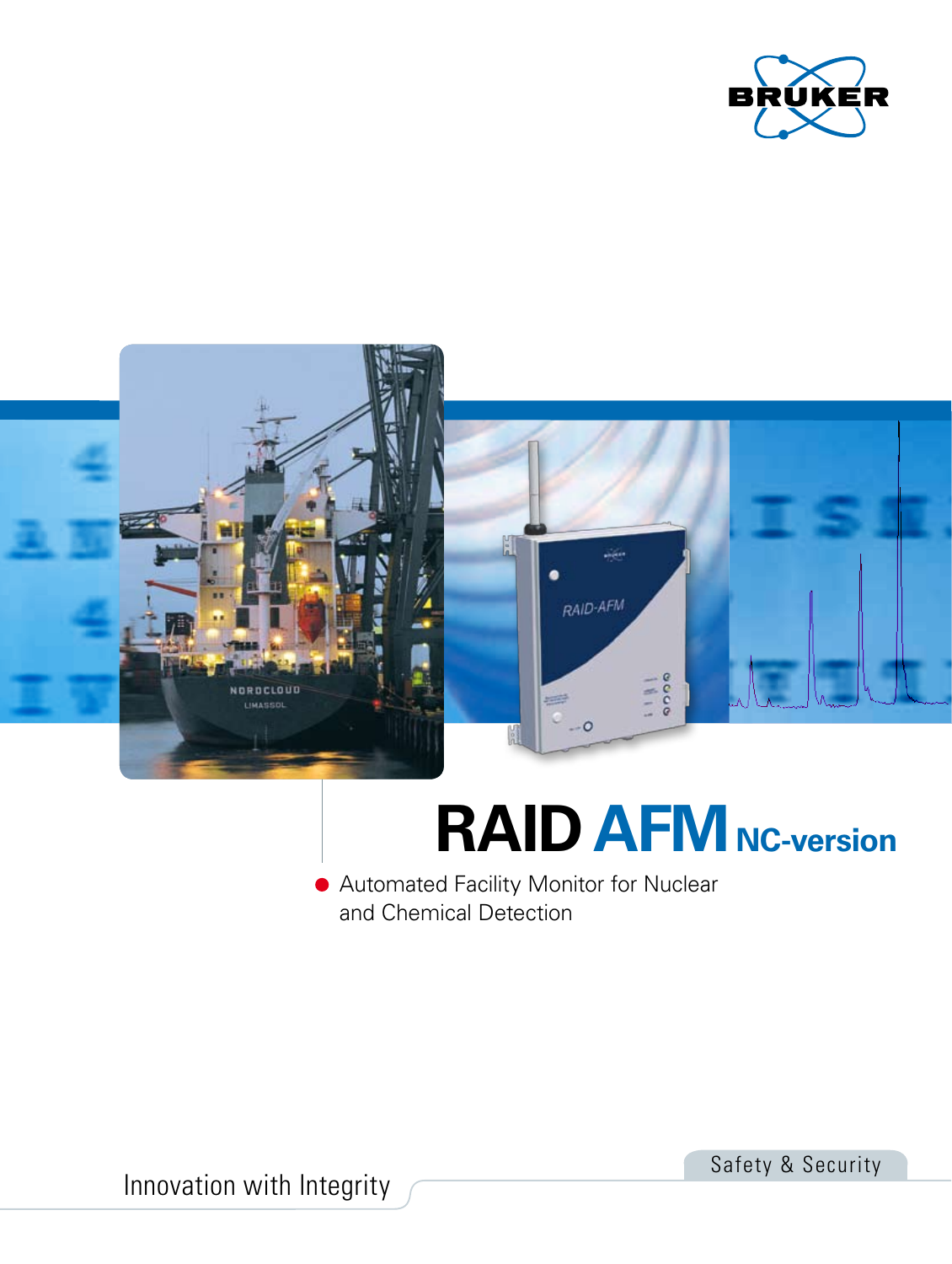## **Critical Infrastructure Protection (CIP)**

Many countries have or are working towards a strategy for the protection of their critical infrastructure. Critical infrastructure includes but is not limited to airports, power plants, banking and

RAID-AFM G  $\tilde{c}$ 福吉  $\circ$ 

finance centers, water supply systems, governmental institutions, transportation, National Health Service.

These facilities, services and institutions require an appropriate level of protection. Incidents directed at Critical Infrastructure such as a terrorist attack or a natural disaster, could have a major impact on the civil population, health and safety, the economy and potentially the smooth running of government.

The protection of Critical Infrastructure is key to National Security. Furthermore companies and private organisations have a duty of care to employees. The threat includes potential attacks using dirty bombs (conventional explosives with radioactive material) or chemical hazards. Bruker has developed state-ofthe-art detection equipment to support this highly important task.

The RAID-AFM (NC version) meets the challenging requirements for the protection of Critical Infrastructure. Designed to be used in a stationary role it provides long term monitoring of chemical agents threats (chemical warfare agents, CWA as well as toxic industrial chemicals, TIC) and nuclear radiation.

**RAID-AFM (NC Version)** 

#### **Features RAID-AFM (NC-version)**

- Non radioactive XPI<sup>™</sup> Photo Ionization source, no special user licenses required
- **Embedded web-interface for unlimited** interrogation of sensors worldwide, no additional software required
- **Integrated doserate meter for measu**ring of gamma radiation (optional)
- **Excellent interference rejection through** dopant technology
- Automatic overload control protects the sensor by switching the gas flow from air sampling to back flushing and back to operation



- Concurrent detection of chemical agent threats, toxic industrial chemicals and nuclear radiation by high-speed reversible voltage source
- High performance ion mobility spectrometer tube characterized by excellent analytical reproducibility
- Sophisticated internal data analysis with substance identification capability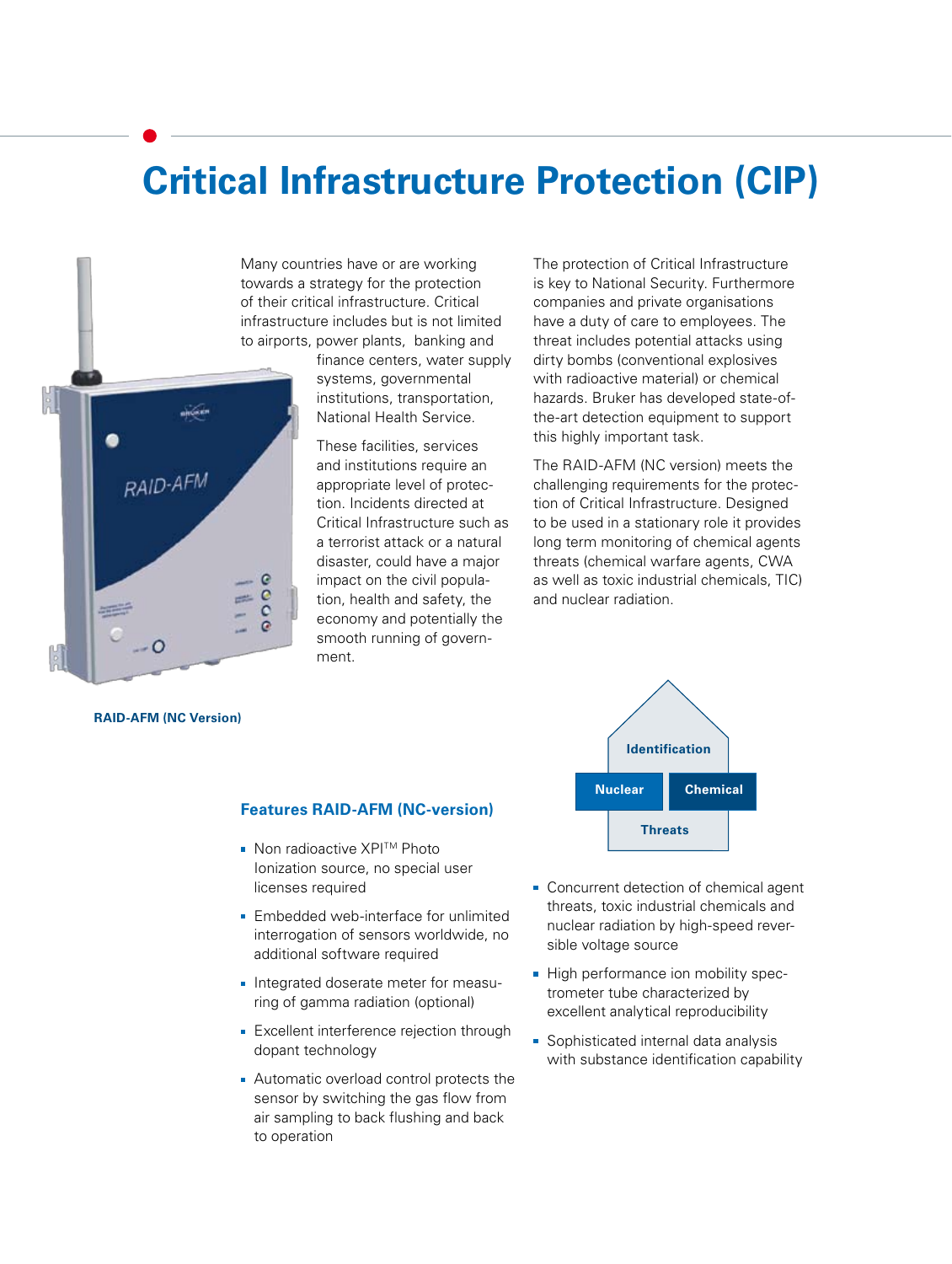### Protection areas and facilities

- **Early warning tool for civil and** industrial applications
- **Long term monitoring of ambient air** of areas and facilities for the presence of hazardous compounds and nuclear radiation
- **Integration into air-conditioning and** fire safety systems
- **Control of working place pollutants**
- **Either operation as stand-alone** instrument or networked





#### Visualization of instrument status

- Control of instrument operation
- **Instrument configuration setting**
- Recordable event reader
- **Enabled to run on any PC, laptop or** pocket computer with web-browser

#### **Remote webserver monitoring**

| <b>BRUKER</b><br><b>STATIS</b> | SETTINGS:<br>EXENTS        | <b>RAID-AFM</b>            |
|--------------------------------|----------------------------|----------------------------|
|                                | RAID-AFM                   |                            |
| Operation Made                 | <b>Status</b>              | Alarm                      |
| autonomous                     | measuring                  | <b>ALARM</b>               |
| Symbol                         | Substance                  | <b>Concentration Level</b> |
| <b>GSI</b>                     | G-Gimulent                 |                            |
| <b>HST</b>                     | H-Simulant                 |                            |
| Rediation                      | <b>Item</b>                | Value                      |
| DR                             | DoseRate                   | 2.28 uSv/h                 |
| D                              | Dose                       | 206-24186                  |
| <b>History</b>                 | Timestams                  | <b>Agent / Endistion</b>   |
| 1.                             | 05:45am 04/1L/2007         | <b>DR</b>                  |
| ž,                             | 05:44am 04/11/2002         | Ctt                        |
| ä.                             | 05:44am 04/1L/2007         | <b>HS3</b>                 |
| 4.                             | 05:40am 04/11/2007         | DÆ                         |
| ĸ.                             | 05:06am 04/11/2002         | n                          |
| <b>Library</b>                 | <b>Overload Protection</b> | Datalogger                 |
| [A] 6 FM01 CWA35               |                            | 15%                        |
| Olivátiam.                     | 60<br>33                   | 04/11/2307                 |